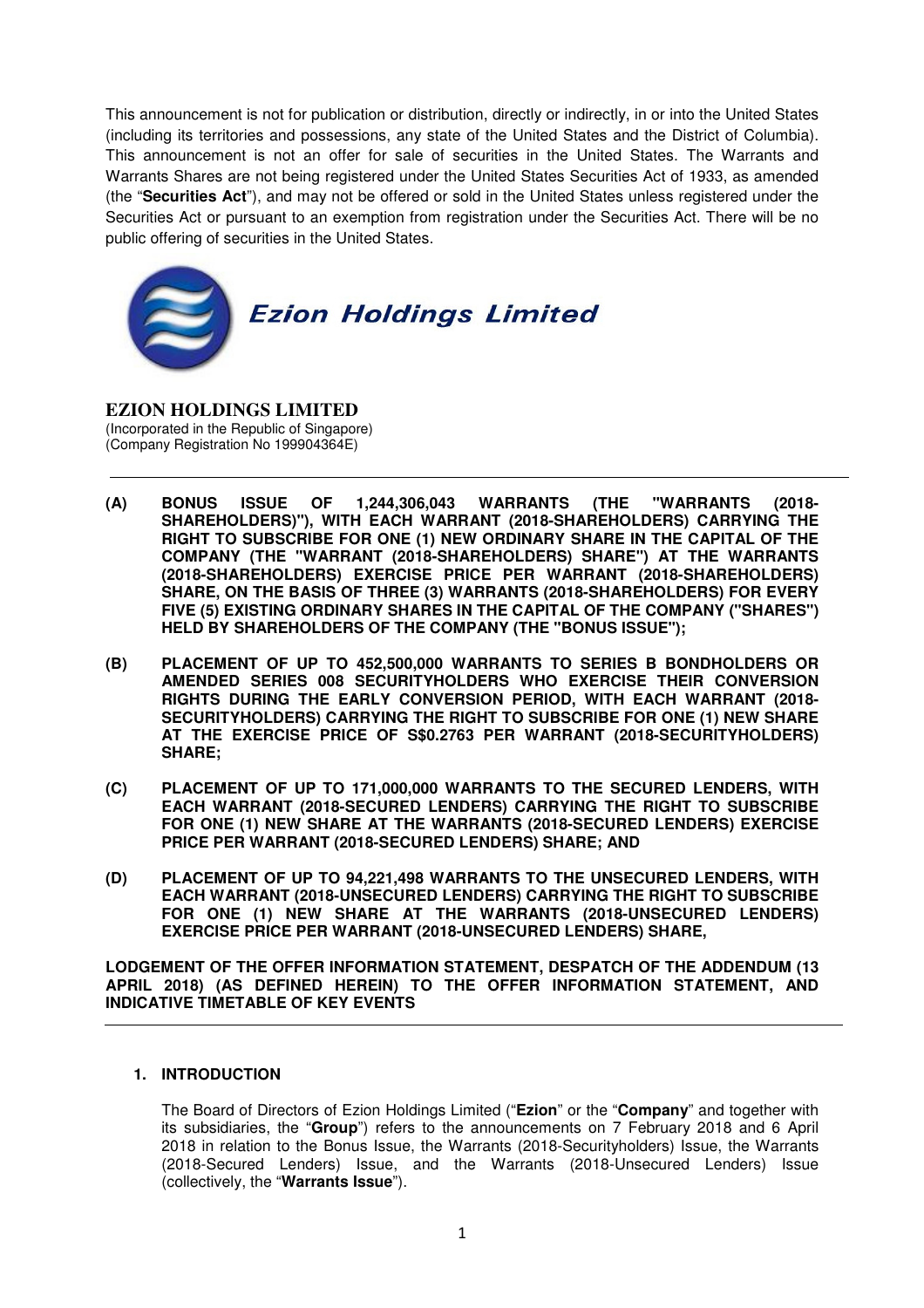Unless otherwise defined, all capitalised terms and references used herein shall bear the same meaning ascribed to them in the Offer Information Statement (as defined below).

# **2. LODGEMENT OF THE OFFER INFORMATION STATEMENT**

The Company wishes to announce that the amended offer information statement dated 13 April 2018 (the "**OIS**") in relation to the Warrants Issue has been lodged with the Monetary Authority of Singapore ("**Authority**") on the same date. It can be accessed at the following webpage: https://eservices.mas.gov.sg/opera/Public/SD/SearchOffers.aspx?idx=SHR

## **3. AMENDMENTS TO THE OIS**

The Company had decided, for practical and logistical reasons, to have the Central Depository (Pte) Limited ("**CDP**") custodise the Warrants (2018-Shareholders) to be issued to Shareholders pursuant to the Bonus Issue. Hence, the Company had to update the terms and conditions contained in Appendix F of the OIS to include 2 standard paragraphs to cater for this arrangement.

The date of lodgement of the OIS with the Authority will also be amended (collectively, including the amendment to Appendix F, the "**Amendments**") from 6 April 2018 to 13 April 2018. The Amendments will be made in the form of an addendum to the OIS (the "**Addendum (13 April 2018)**"). Copies of the Addendum (13 April 2018) will be despatched by the Company to Shareholders on or around 16 April 2018. The Addendum (13 April 2018) will not be despatched to Foreign Shareholders.

Save for the above, there are no other changes to the OIS.

## **4. COLLECTION OF THE ADDENDUM (13 April 2018)**

Entitled Shareholders who do not receive the Addendum (13 April 2018) may during the period up to 5.00 p.m. on 20 April 2018 obtain copies of the document from CDP at 9 North Buona Vista Drive, #01-19/20 The Metropolis, Singapore 138588.

## **5. EXPECTED TIMETABLE OF KEY EVENTS**

Entitled Shareholders should take note of the following extended dates and times in respect of the Warrants Issue:

| Despatch of OIS                                                              |                  | : 6 April 2018    |
|------------------------------------------------------------------------------|------------------|-------------------|
| Warrants (2018-Shareholders) Book Closure Date                               | $\mathbb{R}^{n}$ | 10 April 2018     |
| Despatch of Addendum (6 April 2018)                                          | ÷.               | 11 April 2018     |
| Lodgement of OIS with the Authority                                          |                  | 13 April 2018     |
| Despatch of Addendum (13 April 2018)                                         | ÷.               | 16 April 2018     |
| Expected date for issue and crediting of the<br>Warrants (2018-Shareholders) |                  | $: 17$ April 2018 |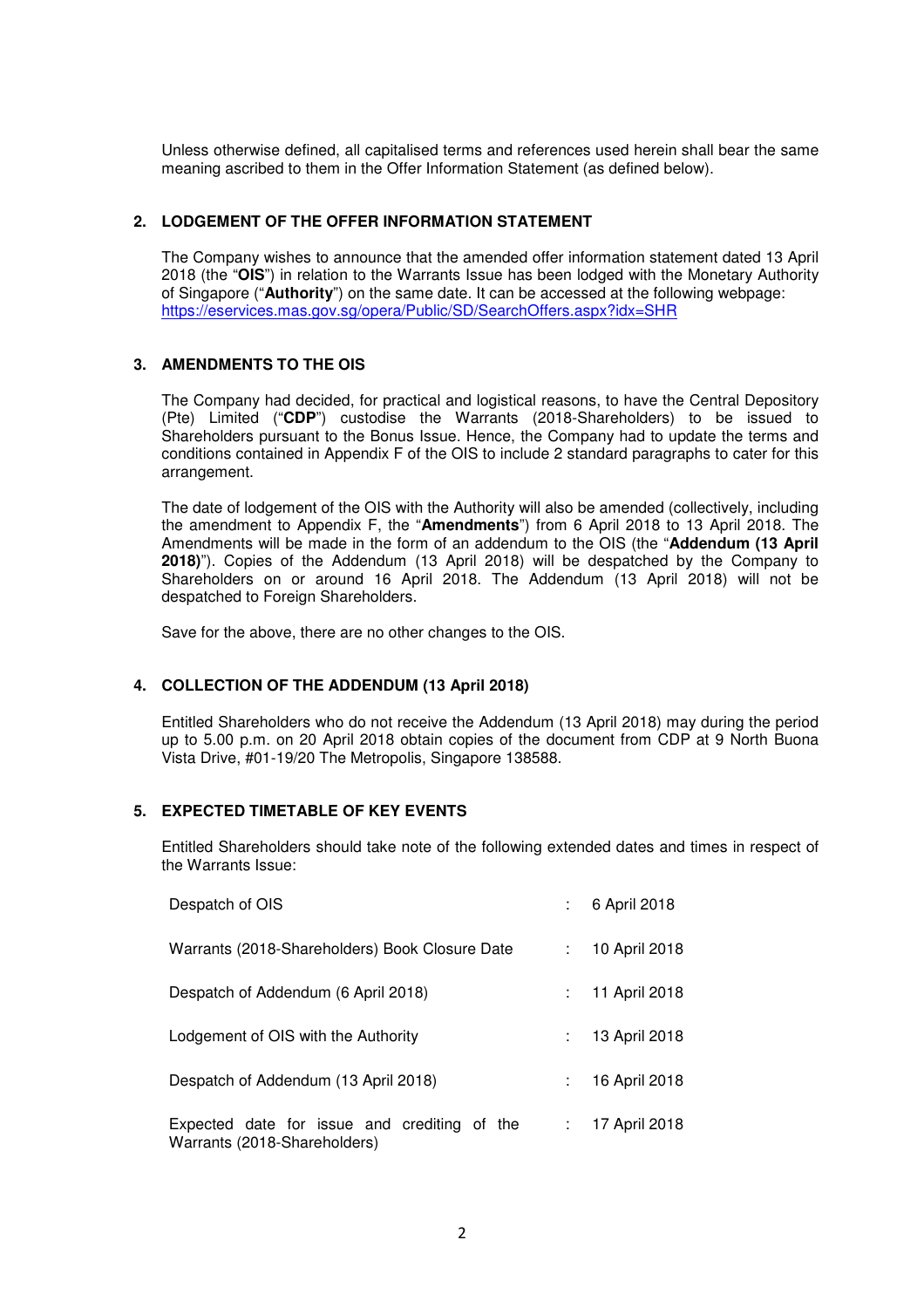| Deadline to convert Series B Convertible Bonds or<br>Amended Series 008 Securities to obtain 50,000<br>Warrants (2018-Securityholders) for every S\$50,000<br>in principal amount of Series B Convertible Bonds or<br>Amended Series 008 Securities so converted | : On or prior to the date that is 60 days<br>after the issue date of the Series B<br>Convertible Bonds or Amended<br>Series 008 Securities               |
|------------------------------------------------------------------------------------------------------------------------------------------------------------------------------------------------------------------------------------------------------------------|----------------------------------------------------------------------------------------------------------------------------------------------------------|
| Period to convert Series B Convertible Bonds or<br>Amended Series 008 Securities to obtain 25,000<br>Warrants (2018-Securityholders) for every S\$50,000<br>in principal amount of Series B Convertible Bonds or                                                 | : After 60 days but on or prior to the<br>date that is six (6) months after the<br>issue date of the Series B Convertible<br>Bonds or Amended Series 008 |

Date for issuance of the Warrants (2018-Secured Lenders)

Amended Series 008 Securities so converted

: Within a reasonable period of time (to be agreed upon between the Company and the Secured Lenders) after the execution of the facility agreements with the Secured Lenders

**Securities** 

Date for issuance of the Warrants (2018-Unsecured Lenders)

: Within a reasonable period of time (to be agreed upon between the Company and the Unsecured Lenders) after the execution of the facility agreements with the Unsecured Lenders

Date of resumption of trading of the Company's Shares : 17 April 2018

The above timetable is indicative only and is subject to change. As at the date of this OIS, the Company does not expect the timetable to be modified. However, the Company may, with the approval of the SGX-ST and/or CDP (if necessary), modify the timetable subject to any limitation under any applicable law. In that event, the Company will publicly announce any change to the above timetable through an SGXNET announcement to be posted on the internet at the SGX-ST's website http://www.sgx.com.

By Order of the Board

Goon Fook Wye Paul Company Secretary 13 April 2018

### **IMPORTANT NOTICE**

This announcement is for information only and does not constitute or form part of any offer or invitation to sell or issue, or any solicitation of any offer to acquire, any Warrants, Warrants Shares, or Shares or any securities of the Company in any jurisdiction in which such an offer or solicitation is unlawful. No person should acquire any Warrants or Warrants Shares except on the basis of the information contained in the OIS.

The information contained in this announcement is not for release, publication or distribution to persons in the United States and should not be distributed, forwarded to or transmitted in or into any jurisdiction where to do so might constitute a violation of applicable securities laws or regulations. The issue, exercise or sale of Warrants and the acquisition or purchase of the Warrants Shares are subject to specific legal or regulatory restrictions in certain jurisdictions. The Company assumes no responsibility in the event there is a violation by any person of such restrictions.